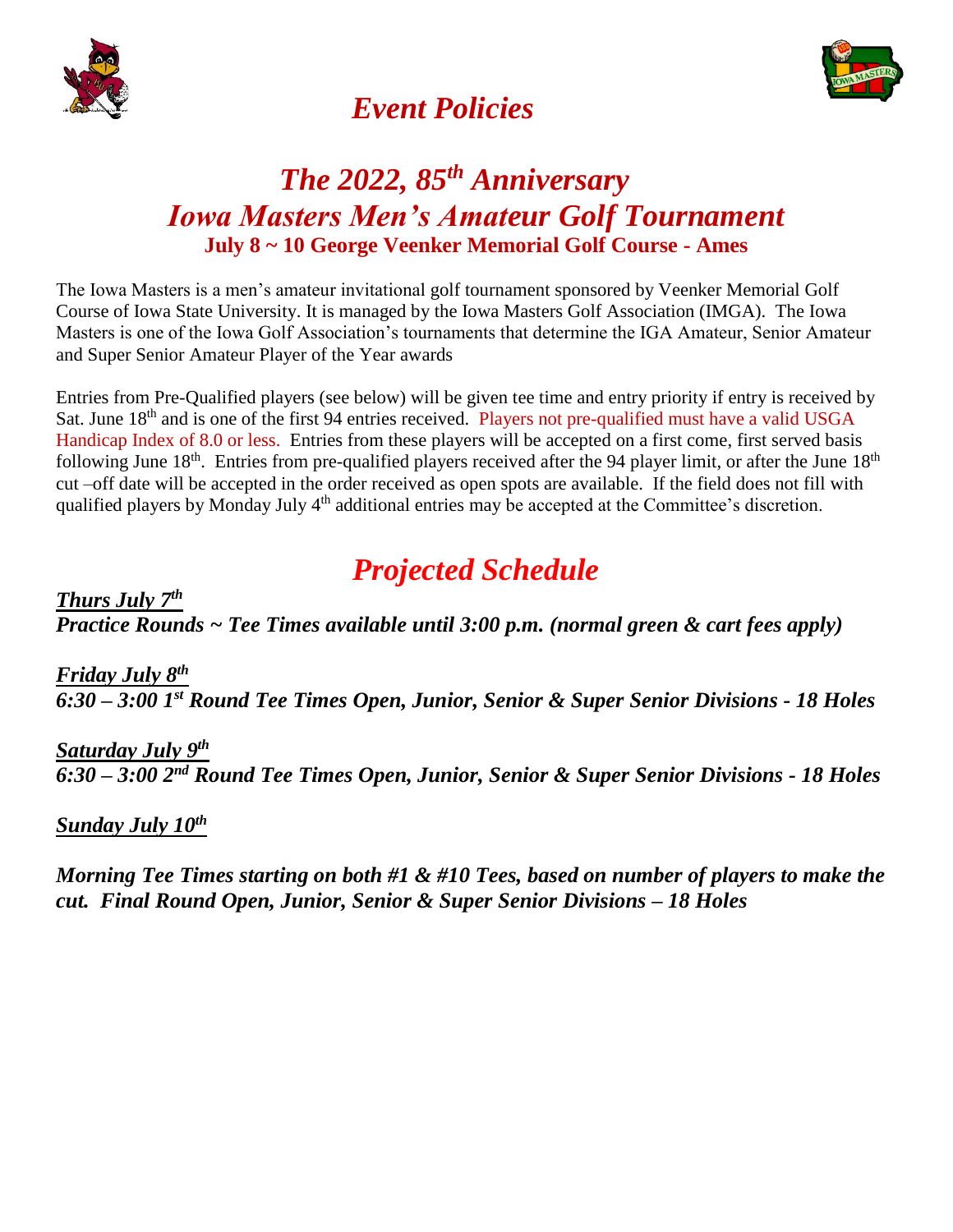# *Tournament Policies & Procedures*

# **1. 2022 PRE-QUALIFICATION GUIDELINES**

### **MEN'S SINGLE YEAR PRE QUALIFICATION: (Priority Level 3)**

- 1. Made the cut in either of the two previous Iowa Masters.
- 2. Earned Points toward the Amateur of the Year Award in the previous years' Major Iowa Tournaments.
- 3. A minimum of 5 members of the current Iowa State, Iowa, Northern Iowa or Drake men's golf teams will receive pre-qualification status.
- 4. Place in the top 3 of any of the current and previous school years' Iowa High School Boy's State Tournament Class Meets (Class 1A, 2A, 3A)
- 5. Place in the top 4 of the previous school years' Iowa High School Boy's State Tournament  $\sim$  Class 4A only.
- 6. Place in the top 4 of the  $16 17$  Age Division of the previous years' IGA Iowa Jr. Tour Rankings
- 7. Have been of special service either to the IGA, IMGA or ISU.
- 8. Have a Masters average score of 80.00 or better, based on 5 or more rounds of play.
- 9. Finish in the top 15 of the previous years' IGA Senior Amateur Player of the Year standings.
- 10. Have played in ten or more Iowa Masters and made a cut in the last five years.

## **MEN'S FIVE-YEAR PRE QUALIFICATION: (Priority Level 2)**

- 1. Finish in the top 10 of the previous years' Iowa Masters.
- 2. Finish in the top 10 of the previous years' IGA Amateur of the Year standings.

## **MEN'S LIFETIME PRE QUALIFICATION: (Priority Level 1)**

- 1. Be a previous Iowa Masters Champion with Amateur status.
- 2. Have played in 10 or more Iowa Masters and have maintained an 82.00 or better average in Master's play.

# **2. MAKING THE CUT**

**The Iowa Masters Golf Tournament is intended to be played over 54 holes, 18 holes each – Friday, Saturday & Sunday. Approximately 50% of the entire field will make the cut in their respective divisions to play the final round.** 

**OPEN DIVISION – 50% of the Total Open Division Field + ties will make the cut**.

**THE MASTERS FLIGHT of the OPEN DIVISION –** The Masters Flight will be comprised of the low 35 scoring players, plus ties. The low 20 places will be paid.

**THE CYCLONE FLIGHT of the OPEN DIVISION –** The Cyclone Flight will be comprised of the remaining Open Division players making the cut. A minimum of 5 places will be paid. Players in the Cyclone Flight may opt to play in the Masters Flight. Players must declare this intention before Sunday pairings are made Saturday evening.

**JUNIOR DIVISION (18 years of age or younger as of July 8, 2022) -** The Junior Division competition is contested within the Open Division and is based on the full 54 holes of play. There is not a separate cut for this division. First place in the Junior Division will be awarded a trophy.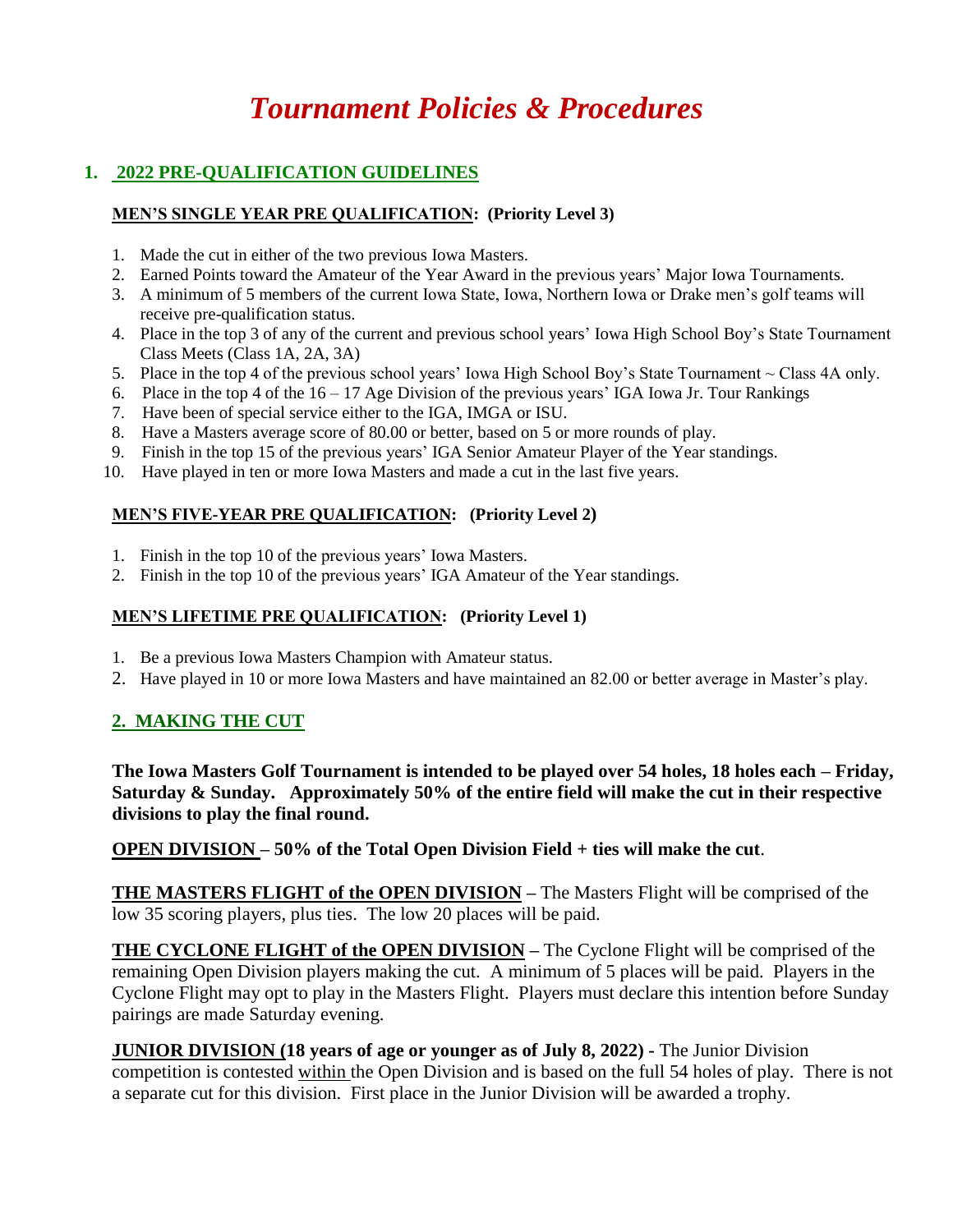# **2. MAKING THE CUT….Continued**

**SENIOR DIVISION (50 years of age and above as of July 8, 2022) –Approximately 50% of the Total Senior Division Field + ties will make the cut**.

Approximately 50% of the field that makes the cut will get paid.

#### **SUPER SENIOR DIVISION (65 years of age and above as of July 8, 2022) - Approximately 50% of the Total Super Senior Division Field + ties will make the cut**.

Approximately 50% of the field that makes the cut will get paid.

## **3. CANCELLATION POLICY:**

Entries cancelled on or before June 18<sup>th</sup> will be refunded in the amount of \$120.00. Cancellations between June  $18<sup>th</sup>$  and July  $5<sup>th</sup>$  will be refunded in the amount of \$95.00. Cancellations on July 7<sup>th</sup> and after will not be refunded unless the opening is filled with another player in which case a refund of \$85.00 will be issued. Cart fees prepaid, but not used will be refunded in the amount of \$30.00.

# **4. PACE OF PLAY POLICY**

This policy is designed not to rush or penalize players. It is intended to eliminate lengthy rounds and undue delay in the playing of a stroke.

A group is OUT OF POSITION (O.O.P) when on any par four or par five hole, the preceding group has left the green and your group has not yet all teed off. A group is O.O.P on a par three hole when the preceding group has left the green and your group is still playing, or putting on the previous hole. Out of Position warnings will be modified for walkers following players who are riding.

When any of these situations occurs a group will be issued an O.O.P warning.

A warning means that every member of the group will be timed. When it is the first player's turn to play they will have a maximum of forty-five (45) seconds to play a shot. Each additional player in the group will have thirty-five (35) seconds to play their shot. This includes time spent in calculating yardage or any other preparations. The group will also be given a reasonable amount of time to get back into position. A reasonable amount of time would normally be two holes.

If after a reasonable amount of time a group is not back in position, those players **exceeding the time limit will be penalized one stroke**. A repeated bad timing will result in a 2 stroke penalty. A 3<sup>rd</sup> bad timing will result in disqualification.

## **Definition of when it is the "Players Turn to Play"**

It is the players turn to play when there has been reasonable opportunity to reach the ball, there is no interference from another person or ball, and the player is the farthest from the hole in the group.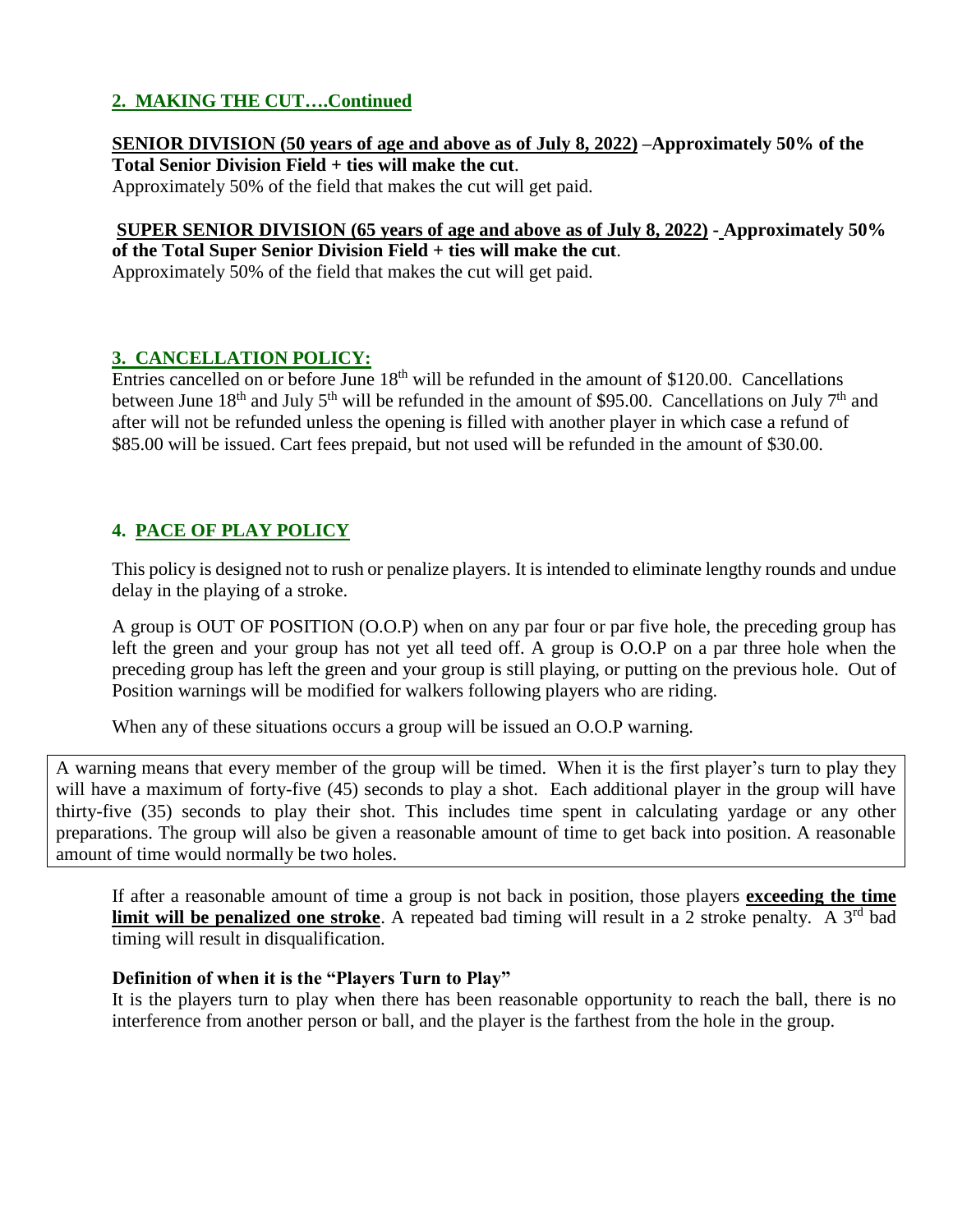# **5. POLICY FOR SUSPENSION / CANCELLATION OF A ROUND**

It is the goal of the Iowa Masters Committee to crown a champion over 54 holes. Every effort will be made to accomplish this goal. The Committee reserves the right to alter any of the conditions and schedules of the tournament as needed. This may include but is not limited to, suspending play to a following day or cancelling current or future rounds. The decision of the Committee in any of these matters shall be final. The following guidelines will be followed in making decisions to cancel or change the number of holes of the Masters.

- $\bullet\bullet\quad$  When even one group has finished a round and turned in an official scorecard that round will be concluded. No scores will be taken off the scoreboard when tournament play can be continued on a following day. The only time scores will be taken off the scoreboard is when the final round of the tournament is completely wiped out.
- If Friday (first) rounds are partially completed because of a suspension of play: Play will continue on Saturday from the point where players finished on Friday. Saturday (second) rounds will begin as close to assigned tee times as possible. To accomplish the goal of 54 holes the committee may be forced to have groups use their Friday tee times for the second round so play may be completed for both rounds. Players will be notified at the course and information will be posted on the Veenker web site if this situation arises.
- If the Friday round is completely cancelled, players will tee off at their assigned Saturday tee times and the cut for Sunday's final round will be determined by 18 holes.
- \* If Saturday's round (18 or 36) is not completed: The Saturday round will be completed on Sunday. The committee will have the option to reduce the Championship field to a size that will allow play to finish on Sunday. This includes having a shotgun start or playing 9 holes to determine the final placings.
- If the field is reduced on Sunday, the prize payoffs will remain the same as if it was a full 54 hole event. Awards will be determined by 36 or 18 holes, whichever were completed.

# **6. SUSPENSION OF PLAY POLICY**

# **Suspension of Play for a Dangerous Situation:**

Note: Rule 6-8b is in effect. When play is suspended for a dangerous situation, (one prolonged blast of horn) i.e lightning, flooding, tornado, all play must be stopped. You may not finish the hole you are playing or begin play on another hole. Notification for stoppage of play will be made with one very long horn blast followed by an announcement over the PA system. Players are to seek shelter and return to the clubhouse area when possible. During the suspension of play all practice areas will also be closed.

Players are allowed to ride in from the course in a Suspension of Play situation with another player, tournament official, volunteer or course staff member.

## **Suspension of Play for Reasons other than Dangerous Situations:**

Ex: darkness, fog. Suspension of play will be made with three (3) short blasts of a horn followed by an announcement over the PA system. Officials will also be on the course to inform groups of the situation. The players in a group may decide whether to finish the hole they are playing but they may not start another hole. The choice to finish the hole is an individual decision. Ex: A player within the group may choose to finish the hole while others choose to wait until play has resumed.

**Penalty for Breach of Either Suspension Policy: DISQUALIFICATION**